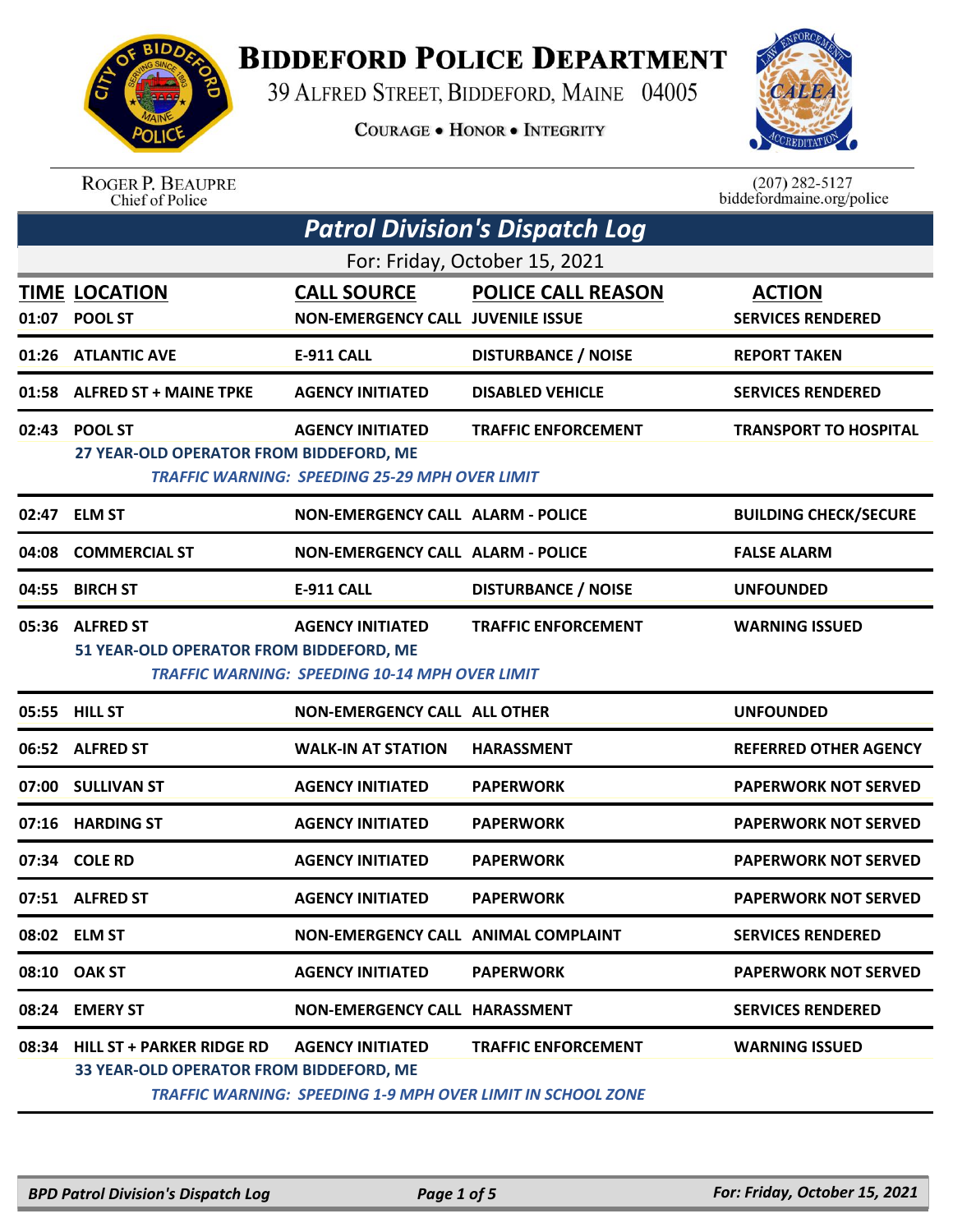| 08:40 | <b>TIME LOCATION</b><br><b>HILL ST</b><br>28 YEAR-OLD OPERATOR FROM BIDDEFORD, ME                                                                                                                                                                                   | <b>CALL SOURCE</b><br><b>AGENCY INITIATED</b><br><b>TRAFFIC CITATION: SPEEDING 15-19 MPH OVER LIMIT IN SCHOOL ZONE</b> | <b>POLICE CALL REASON</b><br><b>TRAFFIC ENFORCEMENT</b>                                                                                                                             | <b>ACTION</b><br><b>VSAC ISSUED</b> |  |  |
|-------|---------------------------------------------------------------------------------------------------------------------------------------------------------------------------------------------------------------------------------------------------------------------|------------------------------------------------------------------------------------------------------------------------|-------------------------------------------------------------------------------------------------------------------------------------------------------------------------------------|-------------------------------------|--|--|
|       | 08:49 PIERSONS LN                                                                                                                                                                                                                                                   | <b>AGENCY INITIATED</b>                                                                                                | <b>PAPERWORK</b>                                                                                                                                                                    | <b>PAPERWORK NOT SERVED</b>         |  |  |
|       | 08:55 HILL ST                                                                                                                                                                                                                                                       | <b>NON-EMERGENCY CALL THEFT</b>                                                                                        |                                                                                                                                                                                     | <b>REPORT TAKEN</b>                 |  |  |
| 08:57 | <b>BAKERS WAY</b>                                                                                                                                                                                                                                                   | NON-EMERGENCY CALL DISTURBANCE / NOISE                                                                                 |                                                                                                                                                                                     | <b>REPORT TAKEN</b>                 |  |  |
|       | 08:57 PIKE ST                                                                                                                                                                                                                                                       | <b>AGENCY INITIATED</b>                                                                                                | <b>PAPERWORK</b>                                                                                                                                                                    | <b>PAPERWORK SERVED</b>             |  |  |
|       | 09:03 ALFRED ST                                                                                                                                                                                                                                                     | <b>WALK-IN AT STATION</b>                                                                                              | <b>OUT FOR FOLLOW UP</b>                                                                                                                                                            | <b>SERVICES RENDERED</b>            |  |  |
|       | 09:18 SACO FALLS WAY<br>NON-EMERGENCY CALL DOMESTIC COMPLAINTS<br><b>ARREST(S) MADE</b><br>DEFENDANT: MASON ALEXANDER MURRAY  AGE: 27  RESIDENT OF: BIDDEFORD, ME<br><b>CHARGE: DOMESTIC VIOLENCE, AGG ASSAULT</b><br><b>CHARGE: VIOLATING CONDITION OF RELEASE</b> |                                                                                                                        |                                                                                                                                                                                     |                                     |  |  |
| 09:23 | <b>WENTWORTH ST</b>                                                                                                                                                                                                                                                 |                                                                                                                        | NON-EMERGENCY CALL ATTEMPTED/THREATENED SUICIDE SERVICES RENDERED                                                                                                                   |                                     |  |  |
|       | 09:27 ELM ST<br>31 YEAR-OLD OPERATOR FROM BIDDEFORD, ME                                                                                                                                                                                                             | <b>AGENCY INITIATED</b>                                                                                                | <b>TRAFFIC ENFORCEMENT</b><br>TRAFFIC WARNING: FAILING TO NOTIFY STATE OF NAME AND ADDRESS CHANGE                                                                                   | <b>WARNING ISSUED</b>               |  |  |
|       | 09:31 LAMBERT ST                                                                                                                                                                                                                                                    | NON-EMERGENCY CALL ANIMAL COMPLAINT                                                                                    |                                                                                                                                                                                     | <b>SERVICES RENDERED</b>            |  |  |
|       | 09:41 ELM ST + JANELLE ST<br><b>45 YEAR-OLD OPERATOR FROM LYMAN, ME</b>                                                                                                                                                                                             | <b>AGENCY INITIATED</b><br><b>TRAFFIC WARNING: MOTOR VEHICLE FOLLOWING TOO CLOSE</b>                                   | <b>TRAFFIC ENFORCEMENT</b>                                                                                                                                                          | <b>WARNING ISSUED</b>               |  |  |
| 09:52 | PRECOURT ST + BAKERS WAY AGENCY INITIATED<br>24 YEAR-OLD OPERATOR FROM SYRACUSE, NY                                                                                                                                                                                 | <b>TRAFFIC CITATION: SPEEDING 10-14 MPH OVER LIMIT</b>                                                                 | <b>TRAFFIC ENFORCEMENT</b>                                                                                                                                                          | <b>VSAC ISSUED</b>                  |  |  |
| 09:53 | <b>GEORGE ST</b>                                                                                                                                                                                                                                                    | <b>E-911 CALL</b>                                                                                                      | <b>CHECK WELFARE</b>                                                                                                                                                                | <b>SERVICES RENDERED</b>            |  |  |
| 10:10 | <b>PRECOURT ST + MOUNTAIN R AGENCY INITIATED</b><br>54 YEAR-OLD OPERATOR FROM KENNEBUNK, ME                                                                                                                                                                         |                                                                                                                        | <b>TRAFFIC ENFORCEMENT</b><br><b>TRAFFIC WARNING: FAILING TO HAVE MOTOR VEHICLE LICENSE IN POSSESION</b><br>TRAFFIC WARNING: OPERATE VEHICLE W/O VALID INSPECTION CERTIFICATE       | <b>WARNING ISSUED</b>               |  |  |
| 10:17 | <b>PRECOURT ST + MORIN ST</b><br><b>26 YEAR-OLD OPERATOR FROM SCARBOROUGH, ME</b>                                                                                                                                                                                   | <b>AGENCY INITIATED</b>                                                                                                | <b>TRAFFIC ENFORCEMENT</b><br>TRAFFIC WARNING: OPERATE VEHICLE W/O VALID INSPECTION CERTIFICATE<br>TRAFFIC WARNING: OPERATING VEHICLE WITH INADEQUATE BRAKE LIGHTS                  | <b>WARNING ISSUED</b>               |  |  |
|       | 10:28 ELM ST<br><b>65 YEAR-OLD OPERATOR FROM BIDDEFORD, ME</b>                                                                                                                                                                                                      | <b>AGENCY INITIATED</b>                                                                                                | <b>TRAFFIC ENFORCEMENT</b><br><b>TRAFFIC CITATION: FAILING TO PRODUCE EVIDENCE OF VEHICLE INSURANCE</b><br><b>TRAFFIC WARNING: OPERATE VEHICLE W/O VALID INSPECTION CERTIFICATE</b> | <b>VSAC ISSUED</b>                  |  |  |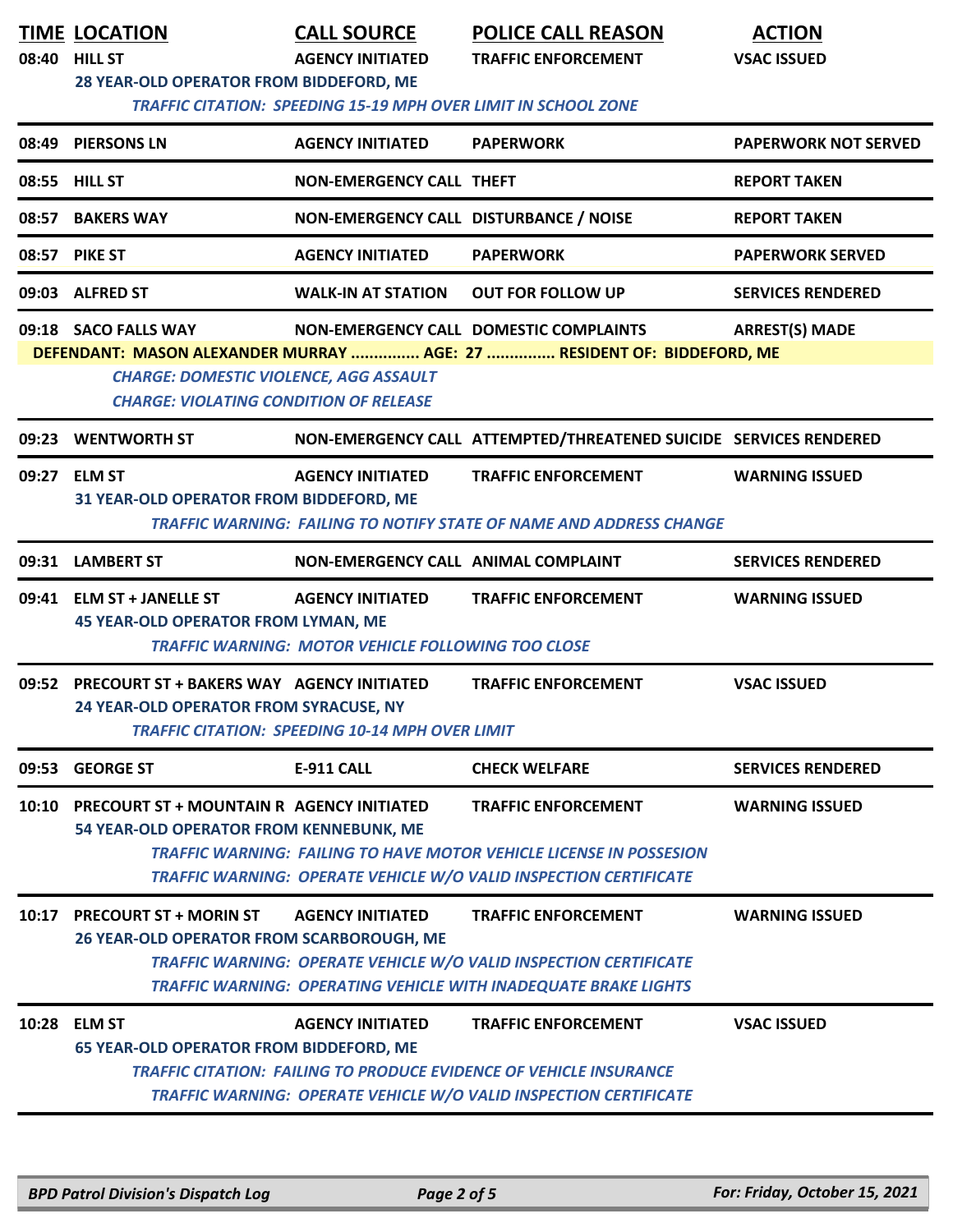| 10:39 | <b>TIME LOCATION</b><br><b>JANELLE ST</b>                                       | <b>CALL SOURCE</b><br><b>AGENCY INITIATED</b>                                  | <b>POLICE CALL REASON</b><br><b>TRAFFIC ENFORCEMENT</b>                                                                                                                              | <b>ACTION</b><br><b>WARNING ISSUED</b> |
|-------|---------------------------------------------------------------------------------|--------------------------------------------------------------------------------|--------------------------------------------------------------------------------------------------------------------------------------------------------------------------------------|----------------------------------------|
|       | 22 YEAR-OLD OPERATOR FROM BIDDEFORD, ME                                         |                                                                                | <b>TRAFFIC WARNING: FAILING TO NOTIFY STATE OF NAME AND ADDRESS CHANGE</b><br>TRAFFIC WARNING: OPERATE VEHICLE W/O VALID INSPECTION CERTIFICATE                                      |                                        |
|       | 10:48 SOUTH ST                                                                  | NON-EMERGENCY CALL ANIMAL COMPLAINT                                            |                                                                                                                                                                                      | <b>WARNING ISSUED</b>                  |
|       | <b>10:51 MAIN ST</b>                                                            | <b>NON-EMERGENCY CALL CIVIL COMPLAINT</b>                                      |                                                                                                                                                                                      | <b>SERVICES RENDERED</b>               |
|       | 10:56 ELM ST + COLE RD<br><b>44 YEAR-OLD OPERATOR FROM BIDDEFORD, ME</b>        | <b>AGENCY INITIATED</b>                                                        | <b>TRAFFIC ENFORCEMENT</b><br>TRAFFIC CITATION: PASS 18 OR OLDER; OPER NOT PROPERLY SECURED IN SEAT BELT 1ST OFFENSE                                                                 | <b>VSAC ISSUED</b>                     |
|       | 10:59 SACO FALLS WAY                                                            | E-911 CALL                                                                     | <b>MENTAL ILLNESS CASES</b>                                                                                                                                                          | <b>SERVICES RENDERED</b>               |
|       | 11:07 WEST CUTTS ST                                                             | <b>AGENCY INITIATED</b>                                                        | <b>ANIMAL COMPLAINT</b>                                                                                                                                                              | <b>NEGATIVE CONTACT</b>                |
|       | 11:07 POOL ST + CLIFFORD ST                                                     | <b>NON-EMERGENCY CALL BOLO</b>                                                 |                                                                                                                                                                                      | <b>SERVICES RENDERED</b>               |
|       | 11:18 HEALTHCARE DR                                                             | NON-EMERGENCY CALL ANIMAL COMPLAINT                                            |                                                                                                                                                                                      | <b>NO ACTION REQUIRED</b>              |
|       | 11:21 MILLER AVE                                                                | <b>NON-EMERGENCY CALL ANIMAL COMPLAINT</b>                                     |                                                                                                                                                                                      | <b>SERVICES RENDERED</b>               |
|       | 11:59 HILL ST + PARKER RIDGE RD<br><b>42 YEAR-OLD OPERATOR FROM ARUNDEL, ME</b> | <b>AGENCY INITIATED</b><br><b>TRAFFIC WARNING: SPEEDING 1-9 MPH OVER LIMIT</b> | <b>TRAFFIC ENFORCEMENT</b>                                                                                                                                                           | <b>WARNING ISSUED</b>                  |
| 12:04 | <b>HILL ST</b><br><b>42 YEAR-OLD OPERATOR FROM BIDDEFORD, ME</b>                | <b>AGENCY INITIATED</b>                                                        | <b>TRAFFIC ENFORCEMENT</b><br>TRAFFIC CITATION: OPERATE VEHICLE W/O VALID INSPECTION CERTIFICATE                                                                                     | <b>VSAC ISSUED</b>                     |
|       | 12:18 HILL ST + PARKER RIDGE RD<br>22 YEAR-OLD OPERATOR FROM STEEP FALLS, ME    | <b>AGENCY INITIATED</b><br><b>TRAFFIC WARNING: SPEEDING 1-9 MPH OVER LIMIT</b> | <b>TRAFFIC ENFORCEMENT</b><br><b>TRAFFIC WARNING: FAILING TO NOTIFY STATE OF NAME AND ADDRESS CHANGE</b>                                                                             | <b>WARNING ISSUED</b>                  |
|       | 12:26 HILL ST<br>54 YEAR-OLD OPERATOR FROM BIDDEFORD, ME                        | <b>AGENCY INITIATED</b>                                                        | <b>TRAFFIC ENFORCEMENT</b><br><b>TRAFFIC WARNING: FAILING TO HAVE MOTOR VEHICLE LICENSE IN POSSESION</b><br><b>TRAFFIC WARNING: FAILURE TO DISPLAY FRONT/REAR REGISTRATION PLATE</b> | <b>WARNING ISSUED</b>                  |
|       | 12:31 HILL ST + TIGER WAY<br>31 YEAR-OLD OPERATOR FROM BIDDEFORD, ME            | <b>AGENCY INITIATED</b><br><b>TRAFFIC WARNING: SPEEDING 1-9 MPH OVER LIMIT</b> | <b>TRAFFIC ENFORCEMENT</b>                                                                                                                                                           | <b>WARNING ISSUED</b>                  |
|       | 12:37 HILL ST<br>81 YEAR-OLD OPERATOR FROM BIDDEFORD, ME                        | <b>AGENCY INITIATED</b><br><b>TRAFFIC WARNING: SPEEDING 1-9 MPH OVER LIMIT</b> | <b>TRAFFIC ENFORCEMENT</b>                                                                                                                                                           | <b>WARNING ISSUED</b>                  |
| 12:50 | <b>ALFRED ST</b>                                                                | NON-EMERGENCY CALL OUT FOR FOLLOW UP                                           |                                                                                                                                                                                      | <b>NEGATIVE CONTACT</b>                |
| 13:05 | <b>MAPLEWOOD AVE</b>                                                            | <b>AGENCY INITIATED</b>                                                        | <b>SUSPICION</b>                                                                                                                                                                     | <b>REPORT TAKEN</b>                    |
|       | 13:29 WEST CUTTS ST                                                             | <b>AGENCY INITIATED</b>                                                        | <b>ANIMAL COMPLAINT</b>                                                                                                                                                              | <b>NEGATIVE CONTACT</b>                |
|       | <b>BPD Patrol Division's Dispatch Log</b>                                       | Page 3 of 5                                                                    |                                                                                                                                                                                      | For: Friday, October 15, 2021          |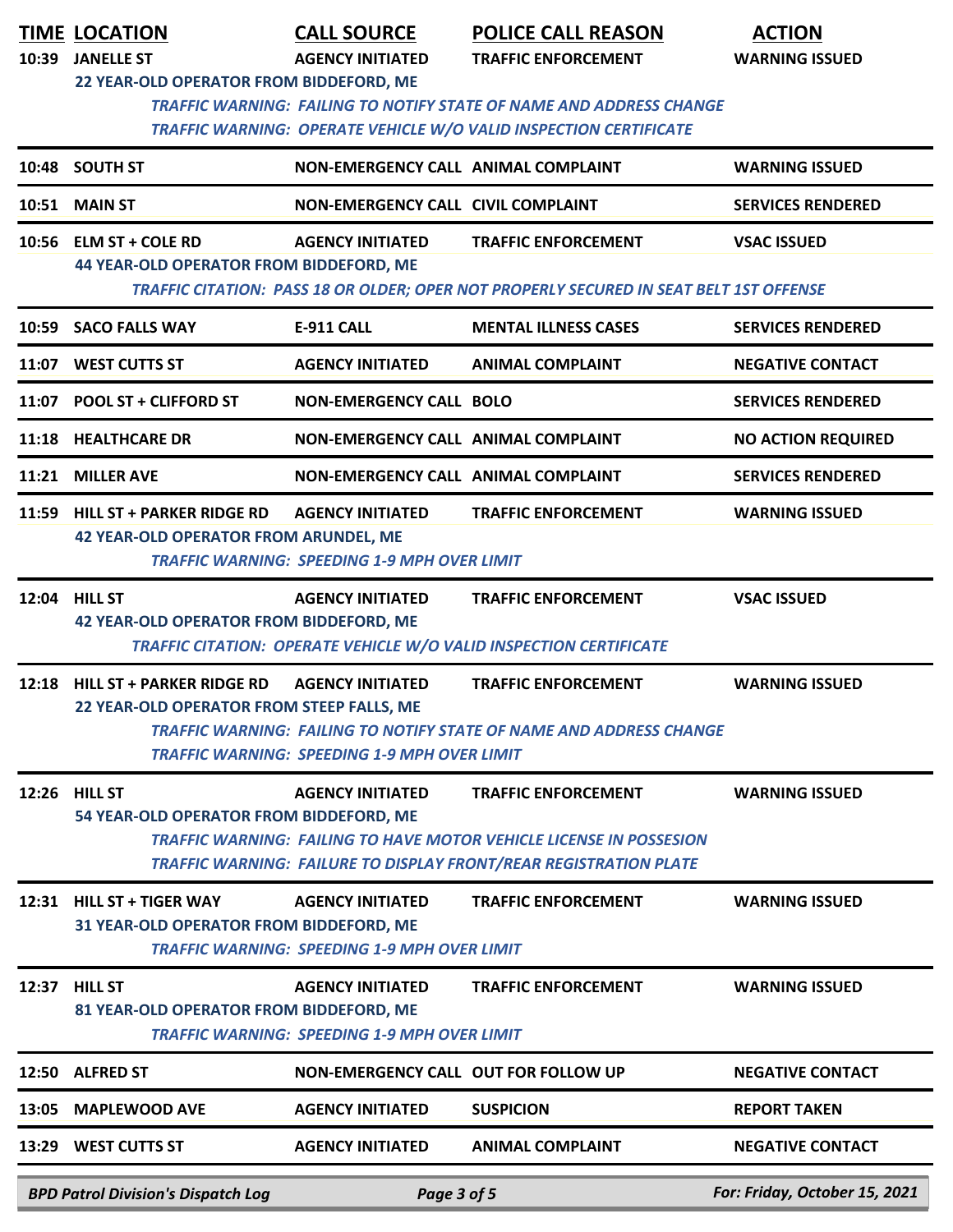|       | <b>TIME LOCATION</b><br>13:51 MAIN ST                                  | <b>CALL SOURCE</b><br>E-911 CALL                                                 | <b>POLICE CALL REASON</b><br>911 MISUSE                                                         | <b>ACTION</b><br><b>SERVICES RENDERED</b> |
|-------|------------------------------------------------------------------------|----------------------------------------------------------------------------------|-------------------------------------------------------------------------------------------------|-------------------------------------------|
|       | 13:51 ALFRED ST                                                        | E-911 CALL                                                                       | <b>VEHICLE CRASH - POLICE ONLY</b>                                                              | <b>SERVICES RENDERED</b>                  |
|       | 14:05 BARRA RD                                                         | NON-EMERGENCY CALL FUEL SPILL / ODOR                                             |                                                                                                 | <b>REMOVED HAZARD</b>                     |
|       | 14:27 ALFRED ST                                                        | <b>WALK-IN AT STATION</b>                                                        | <b>PAPERWORK</b>                                                                                | <b>REFERRED OTHER AGENCY</b>              |
|       | 14:36 LAMBERT ST                                                       | <b>WALK-IN AT STATION</b>                                                        | <b>THEFT-ATTEMPTED</b>                                                                          | <b>REPORT TAKEN</b>                       |
|       | 15:09 PROSPECT ST                                                      | <b>NON-EMERGENCY CALL HARASSMENT</b>                                             |                                                                                                 | <b>REPORT TAKEN</b>                       |
|       | 15:10 ROBERTS ST + MAY ST                                              | <b>NON-EMERGENCY CALL ROAD HAZARD</b>                                            |                                                                                                 | <b>GONE ON ARRIVAL</b>                    |
|       | <b>15:19 WENTWORTH ST</b>                                              |                                                                                  | NON-EMERGENCY CALL ARTICLES LOST/FOUND                                                          | <b>SERVICES RENDERED</b>                  |
|       | 15:39 HILL ST + BACON ST                                               |                                                                                  | NON-EMERGENCY CALL VEHICLE CRASH - POLICE ONLY                                                  | <b>STATE FORM TAKEN</b>                   |
|       | <b>15:42 WENTWORTH ST</b>                                              | <b>OTHER</b>                                                                     | <b>ARTICLES LOST/FOUND</b>                                                                      | <b>REPORT TAKEN</b>                       |
|       | 15:43 VINE ST                                                          | <b>E-911 CALL</b>                                                                | 911 MISUSE                                                                                      | <b>SERVICES RENDERED</b>                  |
|       | <b>15:59 THATCHER BROOK LN</b>                                         | <b>WALK-IN AT STATION</b>                                                        | <b>THEFT</b>                                                                                    | <b>REPORT TAKEN</b>                       |
|       | 16:03 ALFRED ST                                                        | <b>NON-EMERGENCY CALL PAPERWORK</b>                                              |                                                                                                 | <b>SERVICES RENDERED</b>                  |
|       | 16:43 ALFRED ST + LAMBERT ST<br>22 YEAR-OLD OPERATOR FROM STANDISH, ME | <b>AGENCY INITIATED</b><br><b>TRAFFIC WARNING: SPEEDING 10-14 MPH OVER LIMIT</b> | <b>TRAFFIC ENFORCEMENT</b>                                                                      | <b>WARNING ISSUED</b>                     |
| 16:49 | <b>ALFRED ST + RAY ST</b><br>59 YEAR-OLD OPERATOR FROM BIDDEFORD, ME   | <b>AGENCY INITIATED</b>                                                          | <b>TRAFFIC ENFORCEMENT</b><br>TRAFFIC WARNING: OPERATE VEHICLE W/O VALID INSPECTION CERTIFICATE | <b>WARNING ISSUED</b>                     |
|       | <b>16:59 KING ST</b>                                                   | <b>E-911 CALL</b>                                                                | 911 MISUSE                                                                                      | <b>NEGATIVE CONTACT</b>                   |
|       | <b>16:59 BOULDER WAY</b>                                               | <b>NON-EMERGENCY CALL SHOPLIFTING</b>                                            |                                                                                                 | <b>REPORT TAKEN</b>                       |
|       | 17:20 JEFFERSON ST                                                     | NON-EMERGENCY CALL CHECK WELFARE                                                 |                                                                                                 | <b>NEGATIVE CONTACT</b>                   |
|       | 17:28 ELM ST                                                           | <b>NON-EMERGENCY CALL JUVENILE OFFENSES</b>                                      |                                                                                                 | <b>SERVICES RENDERED</b>                  |
|       | 17:53 ALFRED ST                                                        | <b>WALK-IN AT STATION</b>                                                        | <b>PAPERWORK</b>                                                                                | <b>REPORT TAKEN</b>                       |
|       | 17:58 VICTORY AVE                                                      | E-911 CALL                                                                       | ASSIST: ALARM - RESIDENTIAL FIRE FALSE ALARM                                                    |                                           |
|       | <b>18:01 HILL ST</b>                                                   | <b>NON-EMERGENCY CALL CHECK WELFARE</b>                                          |                                                                                                 | <b>SERVICES RENDERED</b>                  |
|       | 18:12 SPRUCE ST                                                        | <b>E-911 CALL</b>                                                                | <b>ASSIST: MEDICAL W/ ENGINE</b>                                                                | <b>REPORT TAKEN</b>                       |
|       | 18:42 POOL ST + HILLS BEACH RD                                         | NON-EMERGENCY CALL ROAD HAZARD                                                   |                                                                                                 | <b>NEGATIVE CONTACT</b>                   |
|       | 18:55 CENTER ST + GREEN ST                                             | <b>NON-EMERGENCY CALL ALL OTHER</b>                                              |                                                                                                 | <b>SERVICES RENDERED</b>                  |
|       | 19:00 CUTTS ST                                                         | NON-EMERGENCY CALL PARKING COMPLAINT                                             |                                                                                                 | <b>SERVICES RENDERED</b>                  |
|       | 19:30 ALFRED ST                                                        |                                                                                  | <b>NON-EMERGENCY CALL DOMESTIC COMPLAINTS</b>                                                   | <b>REPORT TAKEN</b>                       |
|       |                                                                        |                                                                                  |                                                                                                 |                                           |